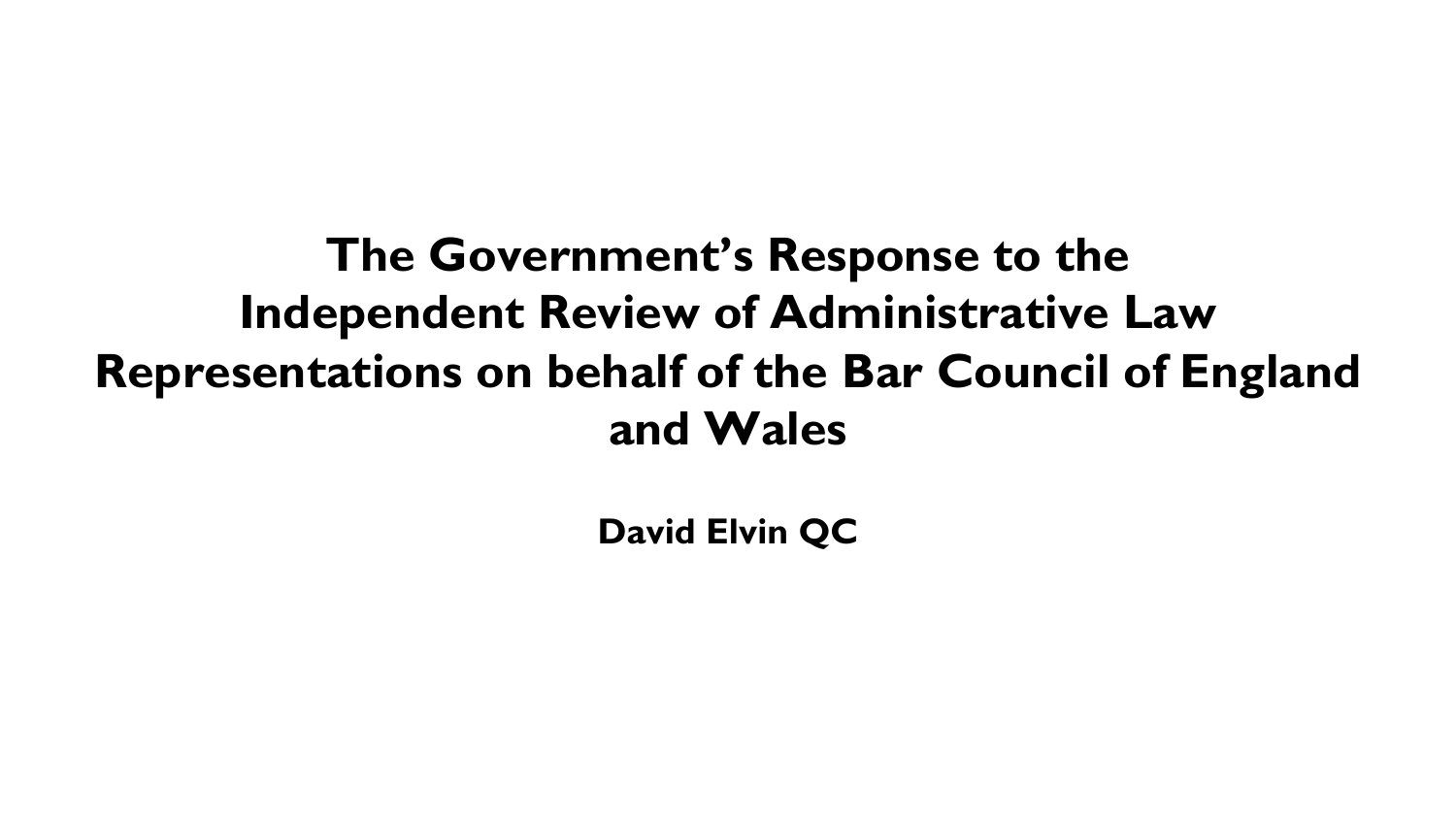### **Introduction**

- These slides focus on the following aspects of Government's Response (CP 408) ("**the Response**") to the publication of the *The Independent Review of Administrative Law* (CP 407) chaired by Lord Faulks QC ("**IRAL**") which was described by the Lord Chancellor as "*a well-researched and closely argued Report which reflects the diversity of views on Judicial Review*":
	- Judicial overreach and the rule of law
	- The role of certainty in the rule of law
	- Ouster clauses
	- Nullity as a factor relevant to remedies
	- Prospective remedies especially for quashing of SIs
	- Suspension of remedies whether
		- In the discretion of the court
		- Presumed unless rebutted by exceptional circumstances
- §12 "*Drafting to legislate on the above issues would not be simple, and the Government is open to considering whether other measures, either legislative or non-legislative, could be effective. Similarly, the risk of unintended consequences is one the Government is cognisant of and will explore*."
- NB It is critical to understand how far Government intends to pursue all of the various proposals in the Response since the scope and detail is critical to assessing its effect on the constitutional arrangements between the Courts and Parliament and the protections afforded to individuals by JR.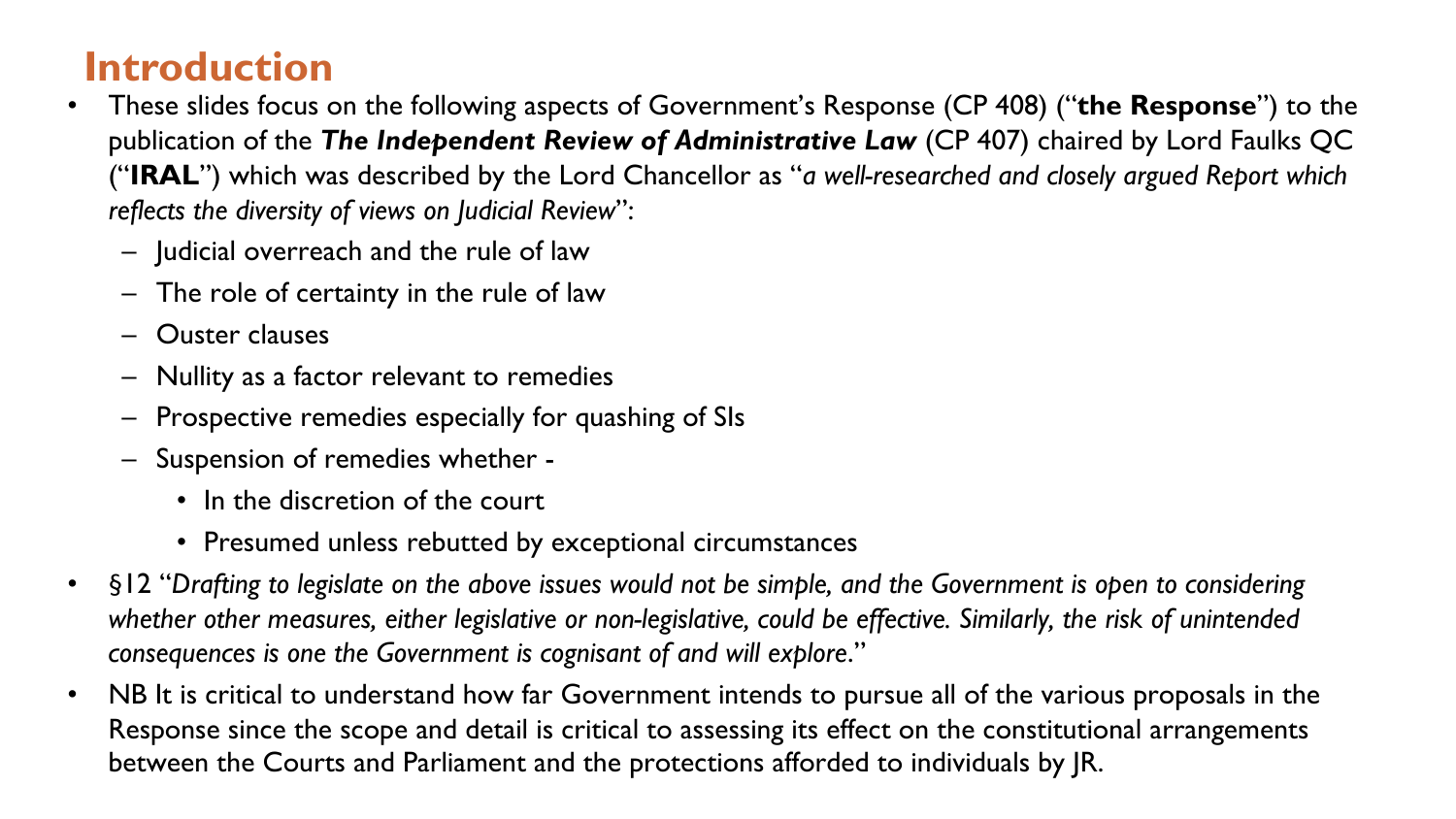- The Response sets the Government's reason for reform in the Foreword by the Lord Chancellor (which was repeated in a press release) by making the incorrect statement that
	- "The Panel's analysis identified a growing tendency for the courts in Judicial Review cases to edge away from a strictly supervisory jurisdiction, becoming more willing to review the merits of the decisions themselves, instead of the way in which those decisions were made. The reasoning of decision-makers has been replaced, in essence, with that of the court. We should strive to create anduphold a system which avoids drawing the courts into deciding on merit or moralvalues issues which lie more appropriately with the executive or Parliament."
- This is factually inaccurate as Lord Faulks himself made clear in an interview by Joshua Rozenberg (*Law in Action* and Joshua Rozenberg's blog 23 March) and as can be seen e.g. from IRAL §§3.19-3.24 and the Conclusions §§6 and 7 –
	- "The fact that 'difficult' cases attract different views is true in other areas of law and by itself is rarely justification for radical reform. We stress, as we say in the body of the report, that the great majority of cases involve the straightforward application of well-established judicial review principles.
- This is the experience of those who practice in public law. The existence of a few controversial cases does not warrant the drawing of sweeping conclusions or making major changes without proper study and it is concerning that assumptions of a systemic problem is based on such a misconceived basis.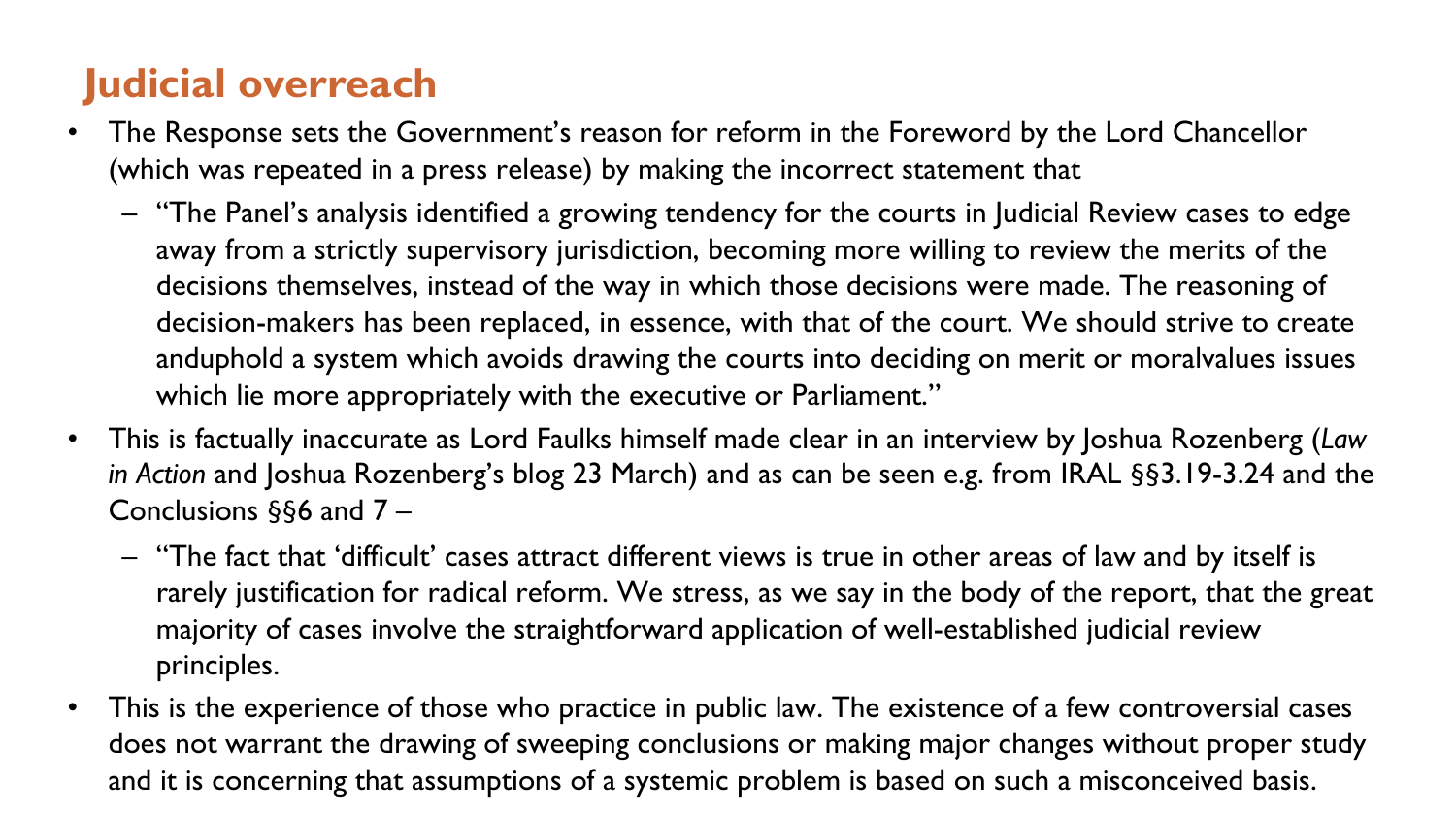- IRAL noted the fertile area of dispute over the extent of intervention and justiciability but noted that this was in large part the result of the introduction of EU law and the Human Rights Act by Parliament.
- Professor Paul Craig has written "The Response is grounded on a particular conception of the rule of law, espoused by Richard Ekins, (para. 26), which is in itself based on highly contestable assumptions concerning this concept, and equally contestable assumptions as to how judicial review operates."
- As Professor Mark Elliott has commented (*Public Law for Everyone, Blog,* 17.4.21)
	- "the view that the principle of legality reflects the outworking of the courts' independent constitutional function, whereby it is right and proper for them to seek to give effect to legislation in a way that is respectful of fundamental constitutional values, is replaced by a view that castigates courts for illegitimately projecting their 'own views' onto legislation enacted by Parliament. Of course, if courts really are merely 'servants of Parliament', this critique acquires considerable force. But that underlying assumption itself reflects a partial and highly contestable understanding of the respective roles of the judicial and political branches."
- See e.g. Lord Nicholls in *In re Spectrum Plus Ltd* [2005] 2 AC 680 on the constitutional role of the Court esp. at §§31-33 (in the context of consideration of overruling and the common law) which draws a clear line in the separation of powers between Parliament and the Courts, whose role it is to interpret what Parliament sets down in statute. The Response appears to seek to undermine this constitutional fundamental by seeking to limit the role of the Courts.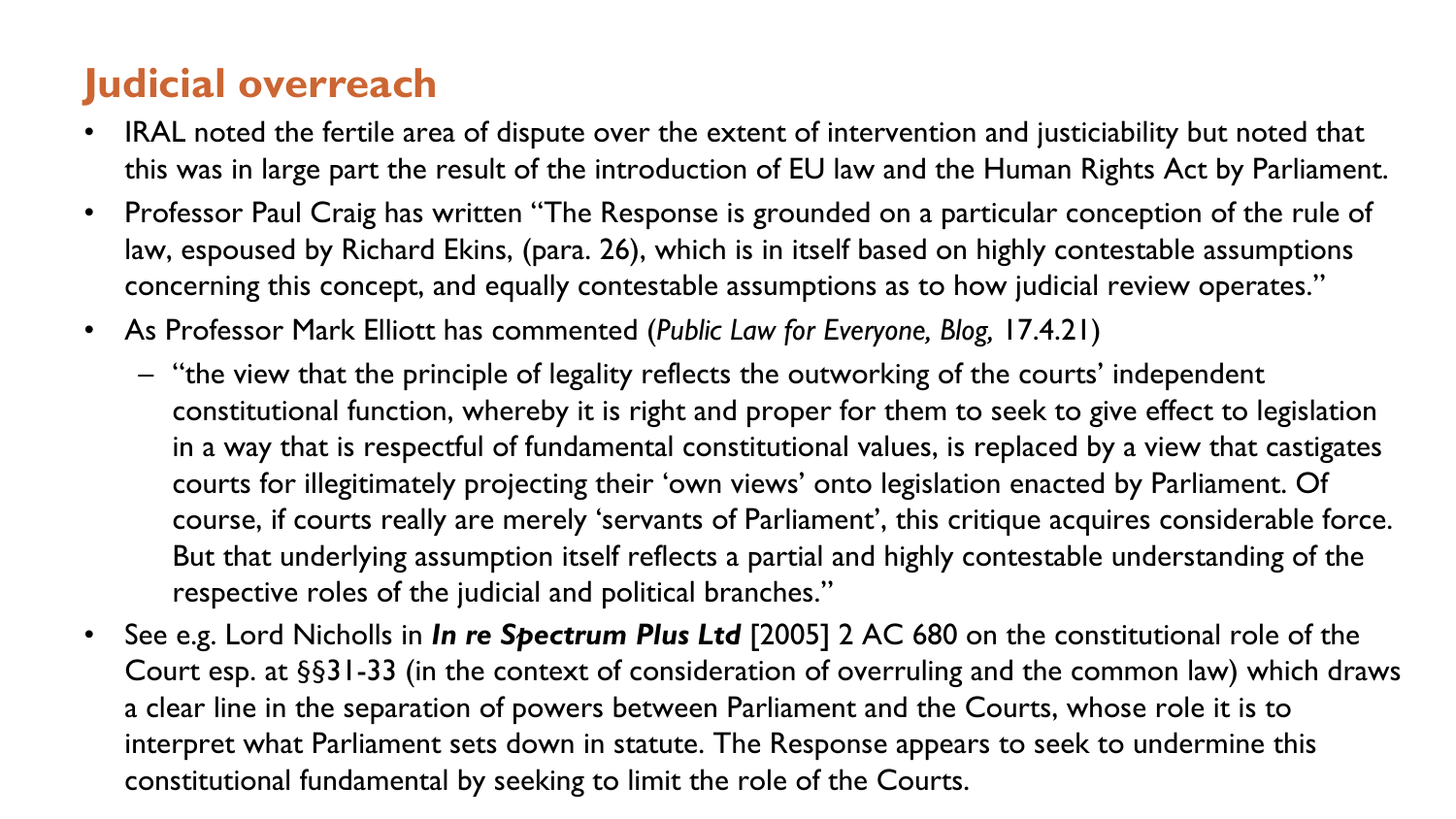- It is also important not to confuse decisions made with regard to issues such as fairness, central to the rule of law, as moral judgments or substantive interference since they inevitably require a factintensive review of the circumstances and context and may inevitably involve questions of whether prejudice to individuals should take precedence over administrative convenience.
- Moreover, it is not suggested that there may not be scope for further consideration of the principle of illegality but that it is of considerable complexity and controversy and if it is to be the basis for intervention, it should not be dealt with in haste following a short consultation but given to the Law Commission for its proper consideration. Rushing to conclusions may not only be unwise without the level of careful deliberation the LC can provide but it may have unintended consequences that harm the constitutional role of the Courts. As Professor Elliott has said -
	- "None of this is to suggest that the courts should unquestioningly be treated as having carte blanche to develop the principle of legality and the approach to judicial review that goes along with it however they wish. For instance, the IRAL Report is undoubtedly right to highlight the difficulties that can arise due to the uncertain scope of the principle of legality, to call for further work in this area, and to underline the scope for extra-judicial, as well as judicial, contributions to that work."
- Professor Paul Craig writes "The fabric of judicial review has existed for over 400 hundred years. There is no reason for modification thereto to be subject to such tight time constraints."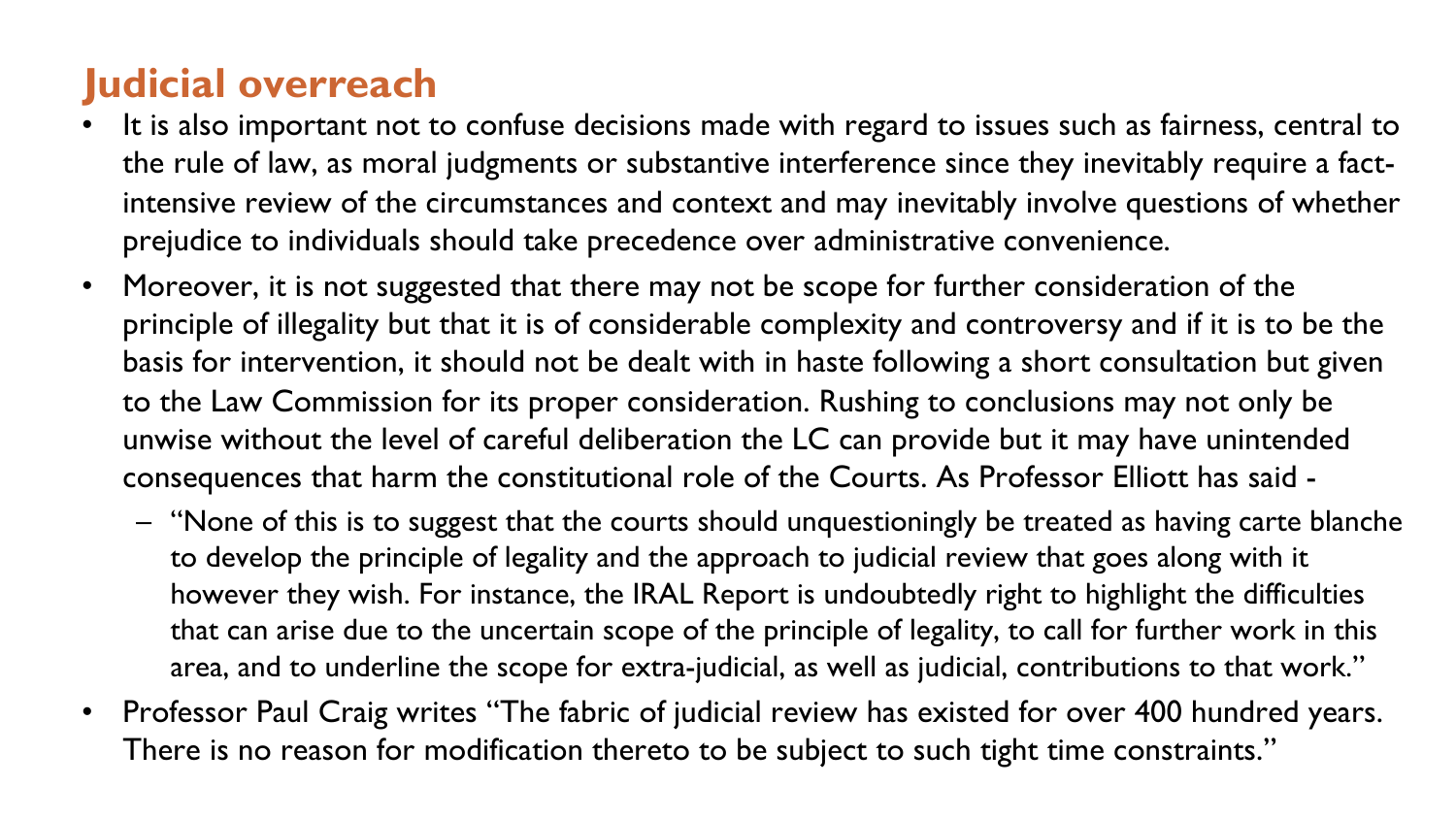- As a final word, in response the Lord Chancellor's suggestion that he wishes to
	- "restore the place of justice at the heart of our society by ensuring that all the institutions of the state act together in their appropriate capacity to uphold the Rule of Law"
- However, IRAL provides no support for the need for any significant "restoration" but supports the view that JR plays an critical constitutional role. As Professor Paul Daly writes in his *Administrative Law Matters Blog* 18.3.21
	- "It would probably be an overstatement to suggest that the Faulks Report is a celebration of judicial review, but it certainly highlights the importance of the judicial review jurisdiction as a backstop against misuse or abuse of power by public bodies. The last paragraph of the Introduction captures, I think, the general mood of the report as a whole. The Panel cites Professor Richard Mulgan's scholarship on accountability:
		- Judicial hearings increasingly require the government to disclose publicly what it has done and why; they allow members of the public the right to contest such government actions, and they can force the government into remedial action. Indeed, an effective, independent judicial system is a fundamental prerequisite for effective executive accountability.
	- And states, simply: " The Panel agrees" (at para. 40)."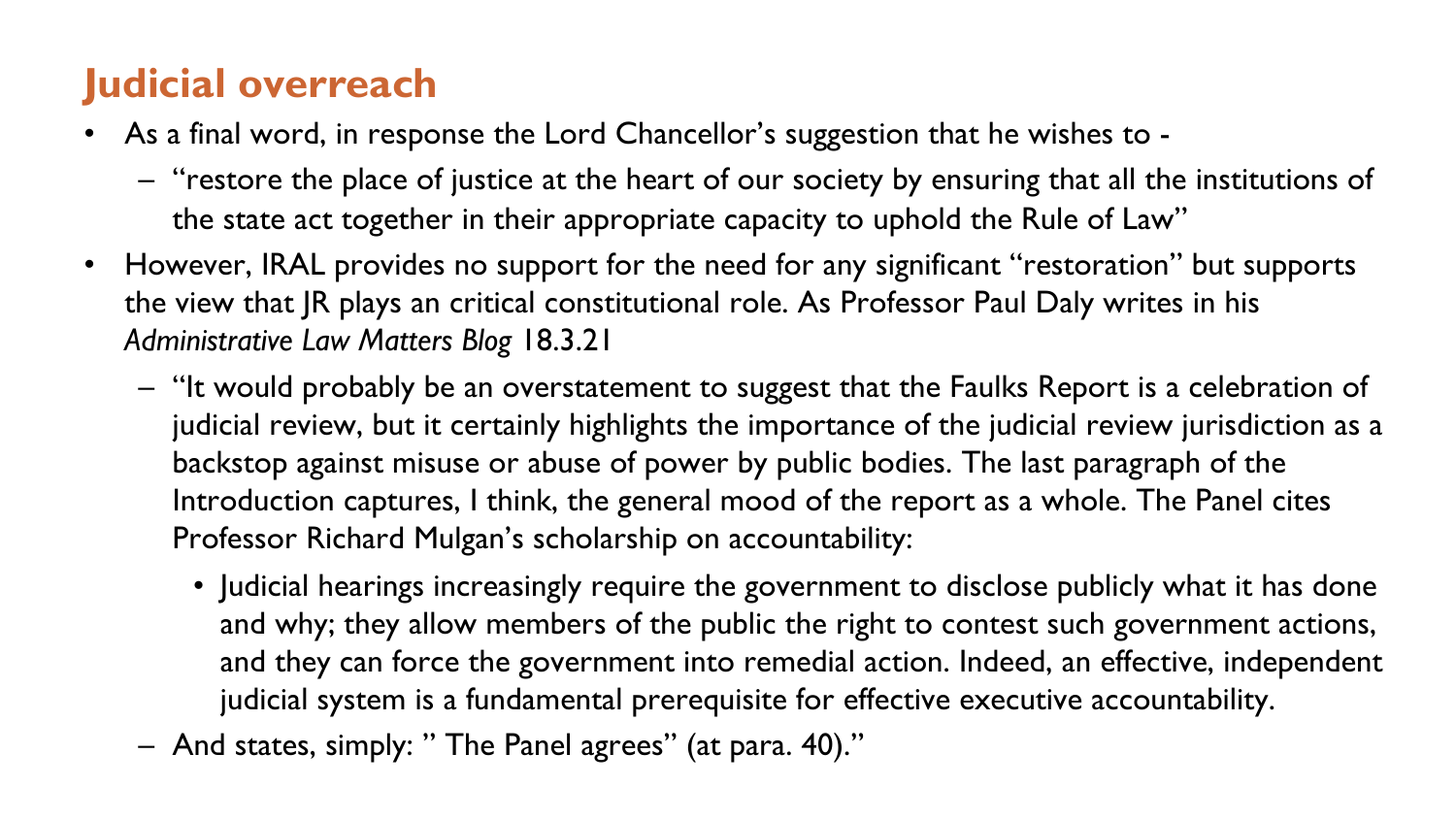### **Certainty and the Rule of Law**

- The Response attaches significant weight to achieving certainty (which is referred to some 15 times in the Response as opposed to 7 references to fairness or unfairness) through its proposed reform of remedies
	- "68. The Government considers that legal certainty, and hence the Rule of Law, may be best served by only prospectively invalidating such provisions…"
	- "70. In both proposed approaches, legal certainty is given higher regard than the Government considers that it currently is, or would be with the use of a discretionary power. Both powers provide clarity and certainty to the use of executive powers, while also providing for clear safety valves by which the courts can find the appropriate and just outcome where required…"
- However, certainty is only one among many considerations, and may indeed undue emphasis on it undermine the rule of law since it places a greater value on administrative convenience than grappling with the effect of unlawfulness, unfairness and prejudice to individuals affected by the unlawful act. Certainty says nothing about the act in that an unjust decision or law may be certain.
- As Professor Elliott writes
	- "As if these proposals, which risk eviscerating judicial review, were not objectionable enough, the Government then proceeds to argue that all of this is to be done in the service of the rule of law…"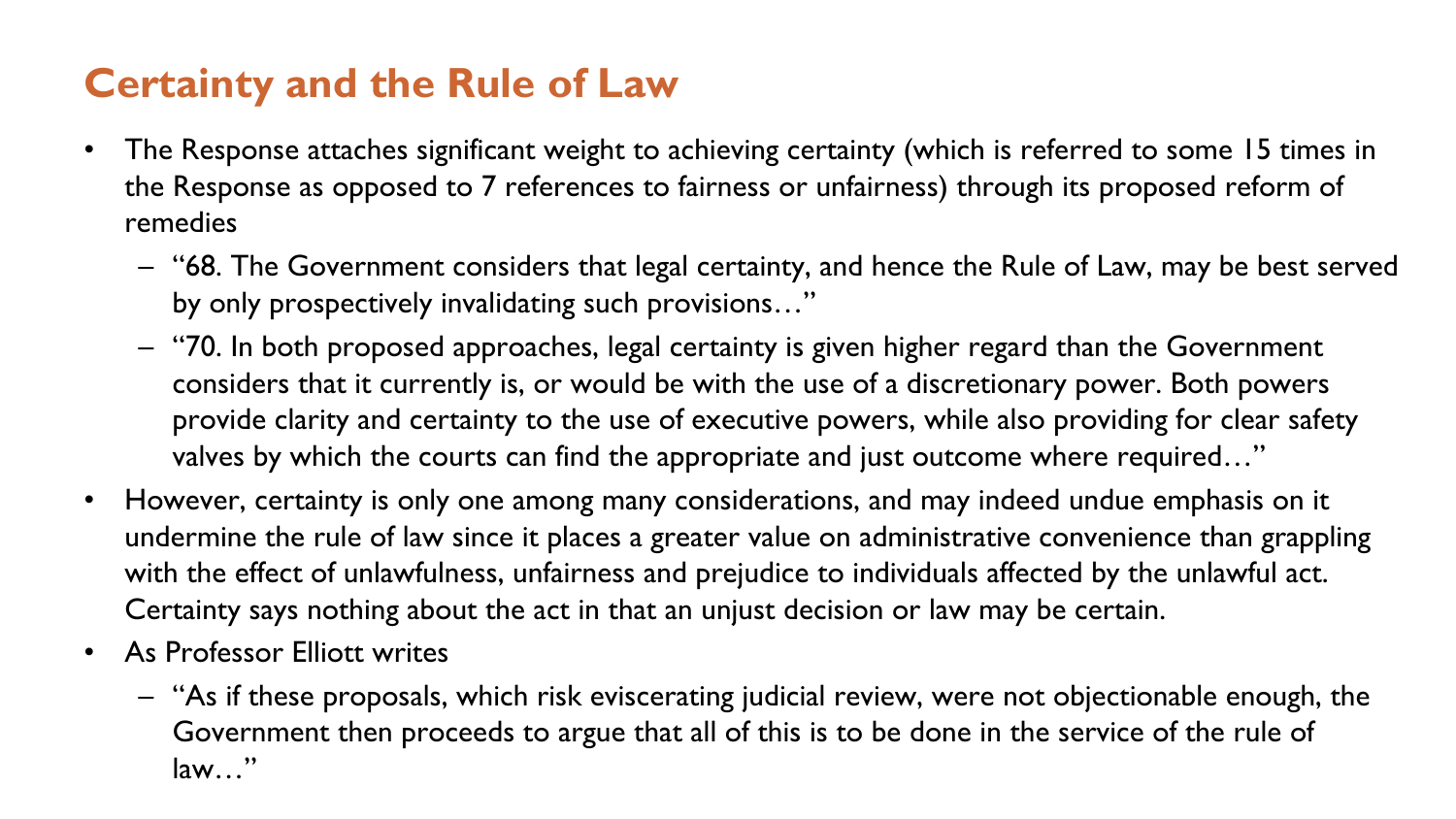### **Certainty and the Rule of Law**

- Having quoted §68 of the Response, Professor Elliott continues:
	- "This conveniently overlooks the fact that another critical component of the rule of law is the requirement of government under law — and that that fundamental principle would be placed in serious jeopardy by preventing or improperly limiting retrospective invalidation of unlawful administrative acts. Doing so would, in effect, enable the Government to legislate at will, confident in the knowledge that anything done under the colour of such secondary legislation — however blatantly unlawful it might be — would be functionally lawful up to the point of the issuing of any relief, thanks to the courts' inability retrospectively to invalidate it.
	- None of this is to deny that the demands of the rule of law can sometimes pull in opposing directions in this area, and that the requirements of legal certainty and legality may be in tension with one another. Nor is it to deny that there may be circumstances in which the former may outweigh the latter. But these are not novel issues; rather, they are ones that can readily be resolved by the courts through their existing capacity to exercise remedial discretion where appropriate. In contrast, the Government's astonishing proposals amount to nothing other than an attempt to launch an assault on judicial review under the cover of promoting the rule of law. Even in a post-truth age, such constitutional gaslighting cannot be allowed to go unchallenged."
- We agree.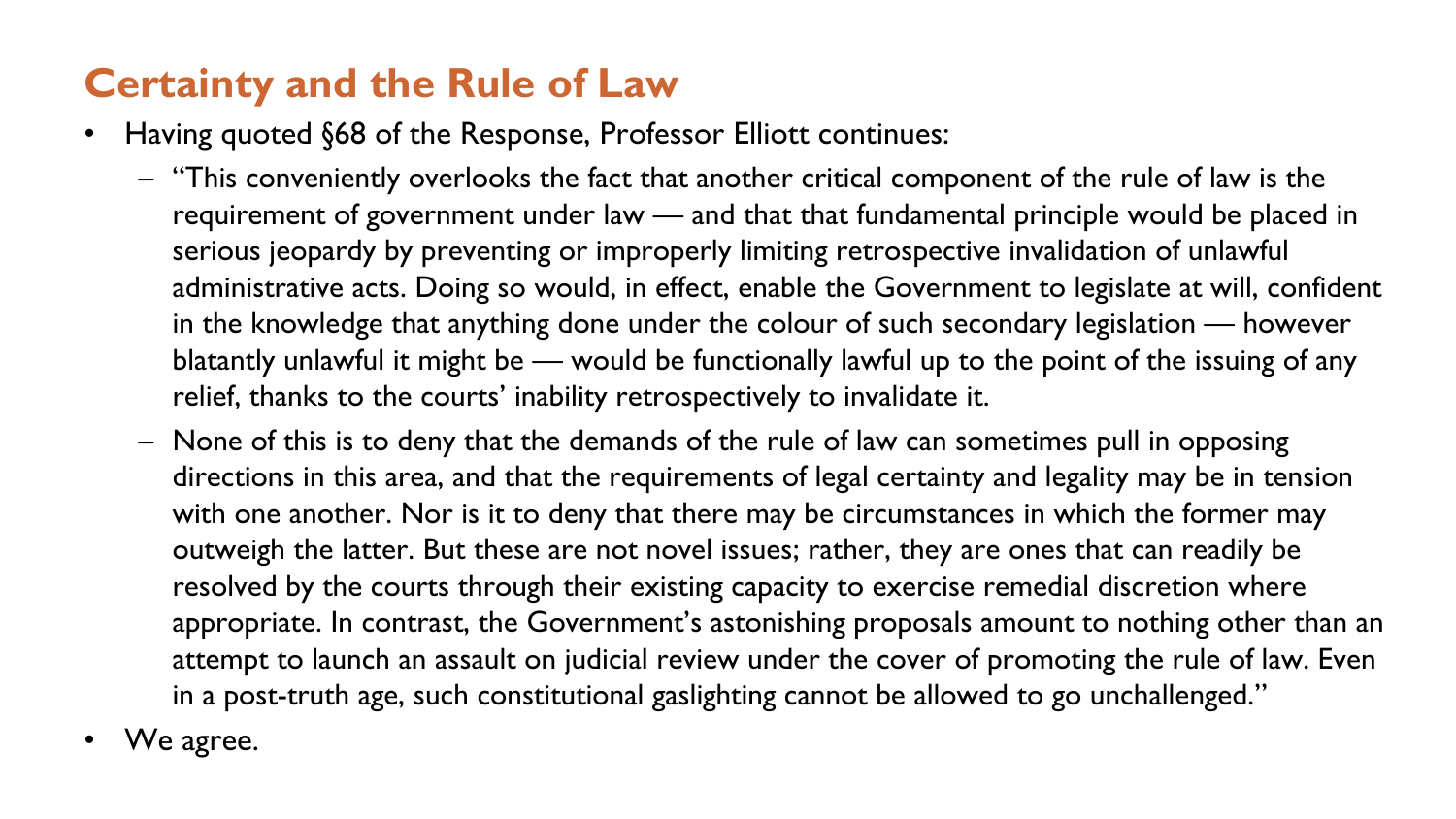#### **Ouster clauses**

- **De Smith** (8th ed) §4-008 notes that the ouster cases
	- "demonstrate how carefully the courts will scrutinise any attempt to oust their ability to protect the citizen against abuse of power by public bodies and at the same time how important it is to the rule of law that Parliament does not attempt to do so inappropriately. In this area in a jurisdiction where there is no entrenched constitution there is a very heavy responsibility for restraint on all the arms of government."
- The question of whether ouster clauses are effective is generally a matter for the courts in discharging their constitutional role of interpreting the legislation of Parliament. A general approach is inappropriate and it appears to be assumed that ousters are necessarily easily overridden. IRAL considered excluding JR should be an "exceptional course" requiring "highly cogent reasons" (§2.89).
- It also overlooks the difficulty that it assumes that Parliament has made its intention clear in the specific legislation and proposes to substitute a general approach which has the potential to create a serious limitation on JR which taken with the proposed reform of remedies will do much to emasculate JR and undermine the Rule of Law.
- Professor Elliott in the second of his blogs on the Response (*Public Law for Everyone*, *Judicial review reform II: Ouster clauses and the rule of law,*11.4.21) sets out a series of forceful criticisms of the Response, especially when taken with the remedies proposals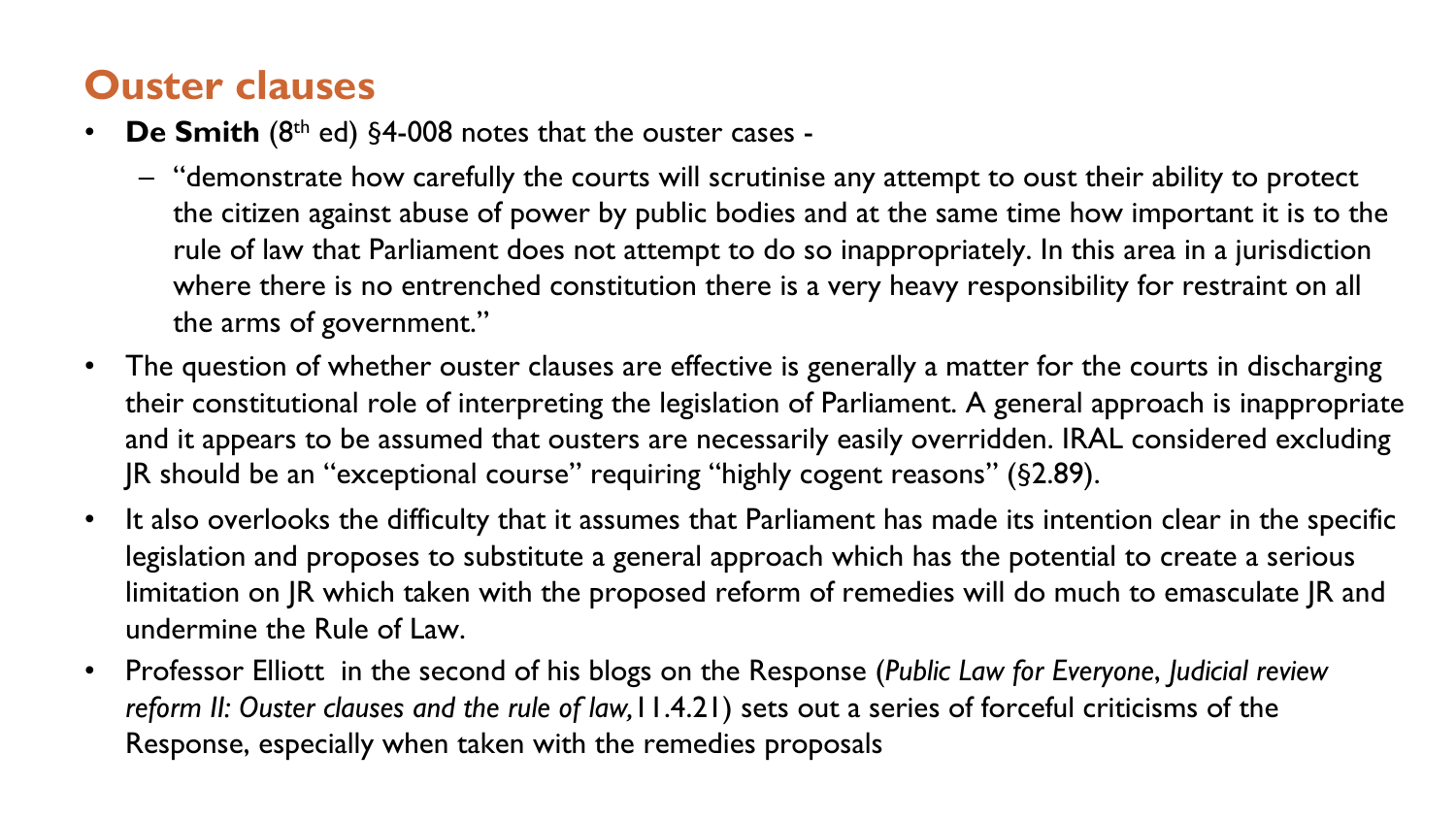#### **Ouster clauses**

- See Professor Elliott *Judicial review reform II* 11.4.21
	- "it follows that the Government is proposing that the vast majority of unlawful administrative acts should either not be reviewable at all (because review would be impossible thanks to more efficacious ouster clauses) or should be reviewable subject to remedial consequences that would be significantly inferior to those that currently exist thanks to a combination of conceptual avoidance of nullity and collateral challenge and the introduction of a significantly attenuated remedial regime …. Of course, it is not necessarily the case that, following the implementation of these 'reforms', ouster clauses would be enacted left, right and centre. It is, however, crucial to note, by way of conclusion, that the proposed changes would both lay the foundation for the enactment of newly potent ouster clauses while simultaneously dismantling critical parts of the conceptual machinery that accounts for the relative effectiveness of modern administrative law — both in the face of ouster clauses and in the other senses set out above. In its Response to the IRAL Report, the Government avers that: 'The rule of law matters.' But the devil is in the detail…"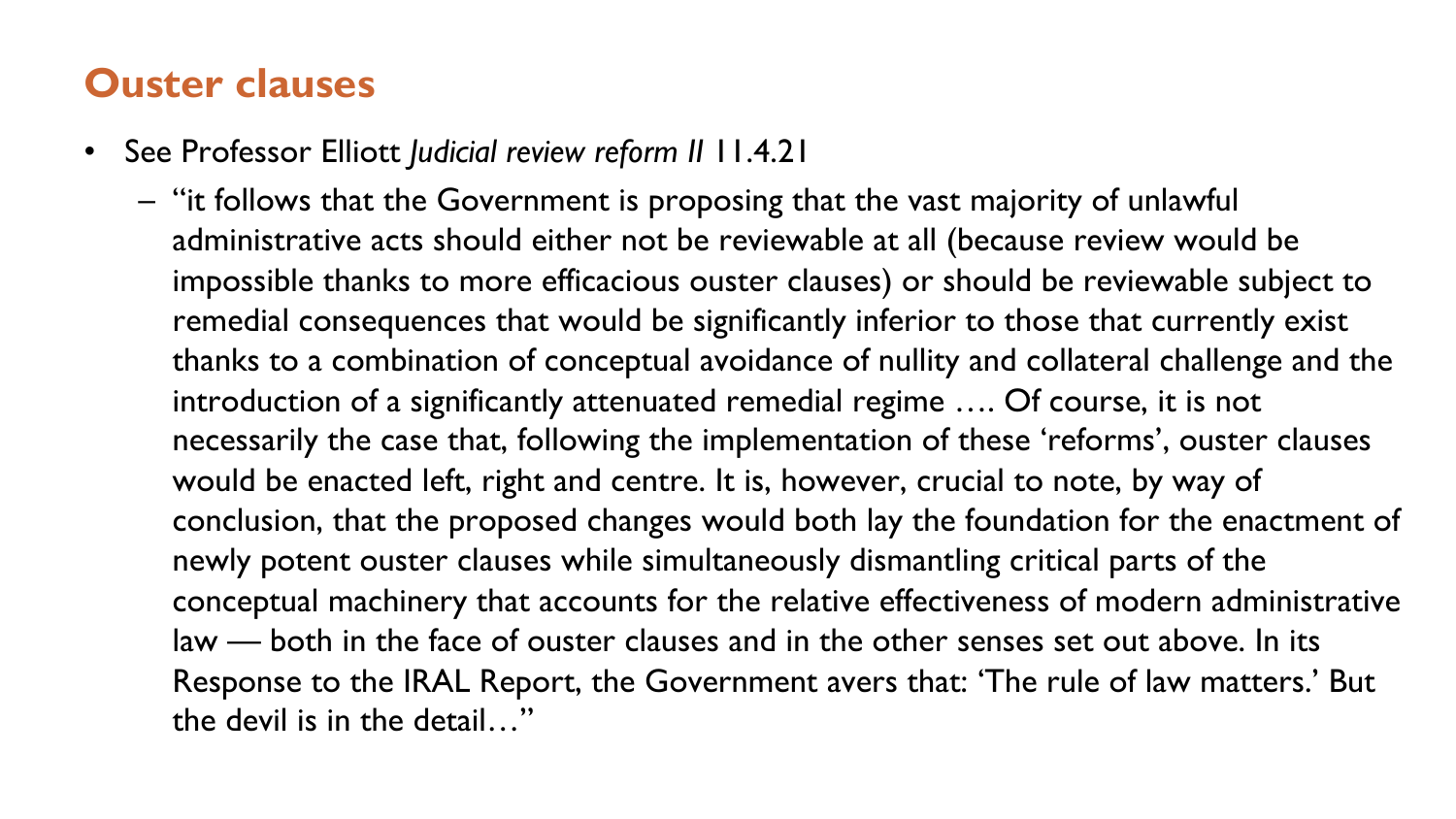#### **Ouster clauses**

- The suggested limitations on the Courts' ability to override an ouster at §§89-91 would severely impair the scope of JR by attempting to set a very high threshold for intervention. Whilst taken with other proposals e.g. regarding nullity and remedies, this might be convenient for Govdrnment (at least while in power) it would be at the cost of a system developed to hold them to account and to observe the law. The ouster proposals only come into play when there has been an unlawful act and therefore seek to limit the ability of the citizen to hold Government accountable. The existence of other means of complaint is no guarantee of speedy or effective justice.
- Ouster is better left as a question for consideration on a sectoral basis. See e.g. s. 27 of the Social Security Act 1998 which limits the effect of test cases, or the ouster in planning and similar legislation (e.g. CPR Part 54.5 and s. 288 of the Town and Country Planning Act 1990) which limits the nature of challenges and ousts jurisdiction unless claims are brought within a fixed 6 week period. In the latter, the Courts have been firm in their rejection of attempts to avoid the ouster – see e.g. *Barker v Hambleton DC* [2013] PTSR 41.
- An attempt to forge a "one size fits all" restrictive approach ignores the different considerations in each sector and the need to uphold and not undermine the rule of law: see IRAL §2.89.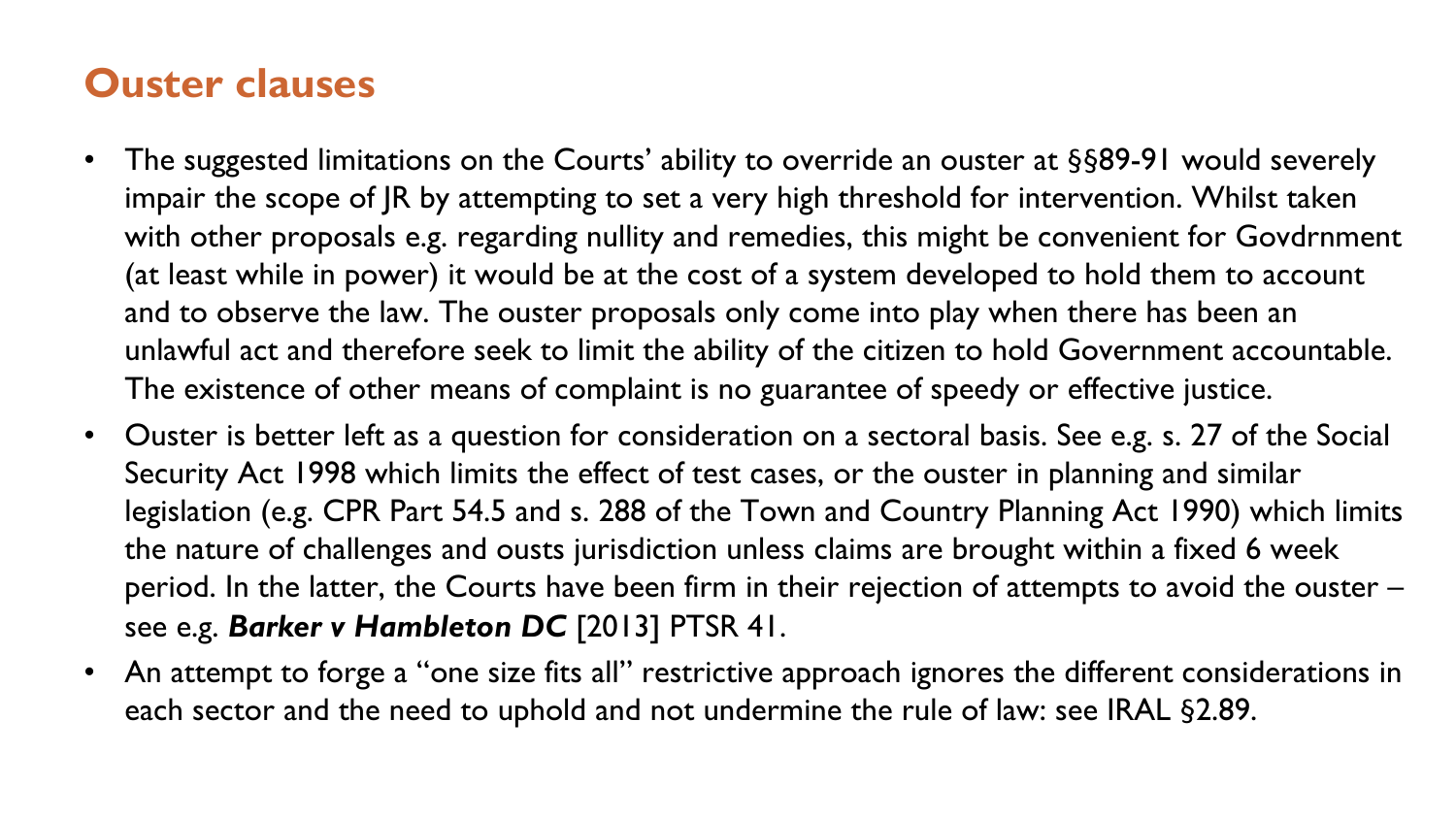## **Nullity**

- The Responses is more concerned, in the context of prospective and suspended orders (below) with the point flagged by IRAL at as to the difficulties created by the concept of "nullity" the Supreme Court decision in *Ahmed* (where the SC considered suspending the order would obfuscate its effect) and the role played by the enlargement of JR post-*Anisminic.*
- A significant amount of Section 5 (§§71-84) is taken with the discussion on nullity arising from the point that if subordinate legislation, policy or a decision is a nullity, then the Court can have no discretion over remedy, which is seen as undermining the proposals both for prospective remedies and suspended orders. It is regarded as running contrary to the principle of certainty (though the finding of an administrative act as void appears more certain than the application of the "valid until quashed" approach).
- The focus on this conceptually difficult issue is wholly disproportionate both as to the limited role that nullity plays in practice and to the means to resolve any issue with it. The more extensive the proposed intervention the greater the risk of unintended consequences. Legislation may only shift the problem (such as it is) rather than resolving it. The debate will continue, focussed on the language of the statute and the underlying constitutional principles which limit what such a statute might achieve.
- Although the choice of commentators in support of the Response's is selective, there is a large body of academic opinion that the distinction is of little consequence. See e.g. **De Smith** (8th ed) Chapter 4, especially "*The situation today*" at paras. 4-062 to 4-067 which supports that view.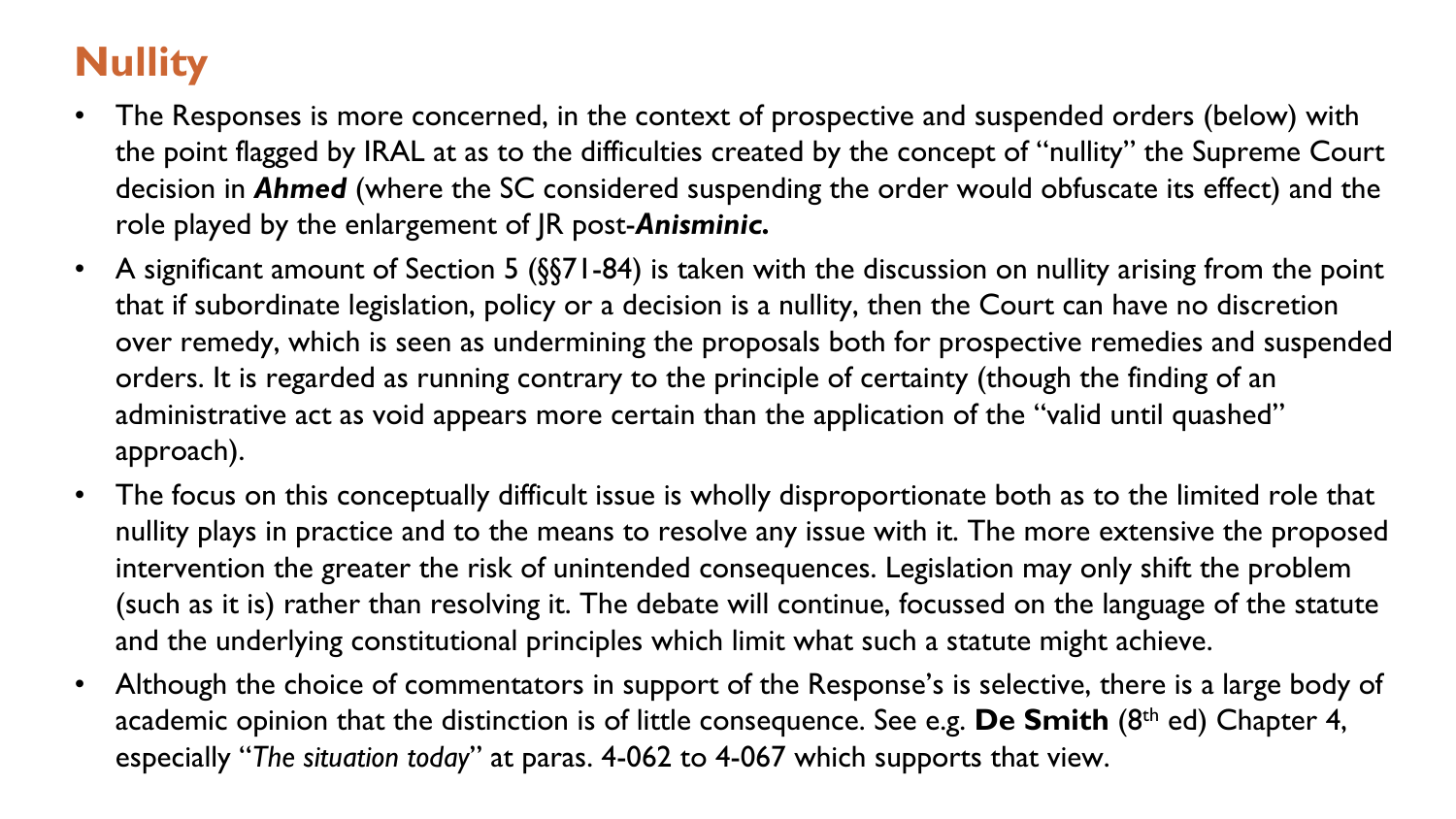### **Nullity**

- The §74 reference to Professor Daly's 2014 blog fails to note that he does not analyse that claim of "*astonishing regularity*" and in any event states with regard to the quotation from Professor Feldman (Response §71) "*I am not sure that propositions (2) and (3) are pervasive amongst people who think seriously about public law …"* It is not pervasive among practitioners either. Nullity is not considered to be a significant factor in practice.
- IRAL treated the issue pragmatically at §§3.59-3.60 (see Response at §73) suggesting that if necessary Parliament should simply reverse the Supreme Court's decision in *Ahmed* and give the courts the power to grant remedies (including making suspended quashing orders) notwithstanding whether the act might be regarded as void. As IRAL noted
	- "The common law's adherence to the "metaphysic of nullity" has never been more than halfhearted, driven as it has been less by considerations of principle and more by policy concerns to limit the operation of legislation ousting judicial review or to preserve people's abilities to mount collateral challenges under the civil and criminal law to the lawfulness of administrative action."
- The proposal to legislate and to alter the principles of JR (§81 especially c) risk unintended consequences given that the issue could be resolved simply by legislating that remedies should remain discretionary even in cases of nullity (which reflects the general approach in practice).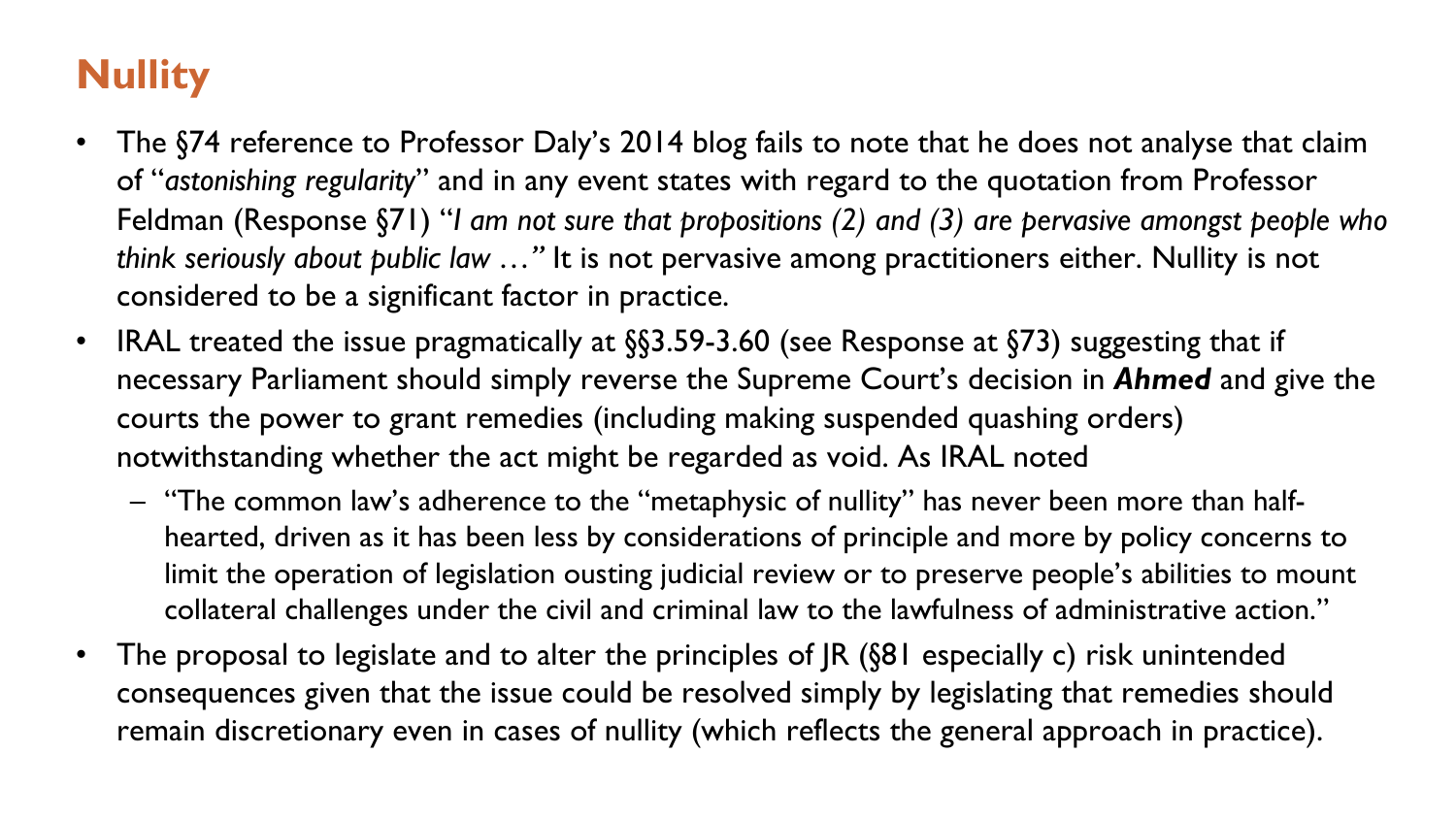### **Prospective remedies**

- The Response itself recognised difficulties with prospective remedies -
	- "61. … this could lead to an immediate unjust outcome for many of those who have already been affected by an improperly made policy, but this would be remedied in the long-term. It is also recognised that the Report made no recommendations in relation to this measure."
- The Response does not consider the authoritative consideration of the injustice and difficulties that prospective remedies may create by Lord Nicholls in *In re Spectrum Plus* (above) at §§12- 17, 26-38, considering whether there was power to overrule prospectively, where he considered practical and in principle objections to prospective remedies, though acknowledging that they were not incompatible per se with the judicial function (noting s. 102 of the Scotland Act 1998 and the equivalent provisions for Wales and Northern Ireland). The existence of those specific powers does not, contrary to the Response, provide a basis for assuming that prospective remedies are generally suitable as Lord Nicholls careful analysis makes clear. See also Lord Hope at §§71-74.
- Note e.g. the discussion of the unfairness caused by a prospective remedy itself, leaving the victims of the unlawful act without a remedy, the possibility of discrimination between those who bring the action and those who wait until after it concludes, and arbitrariness in the relationship between the timing of multiple cases (worsened in the "selective" use of prospective remedies).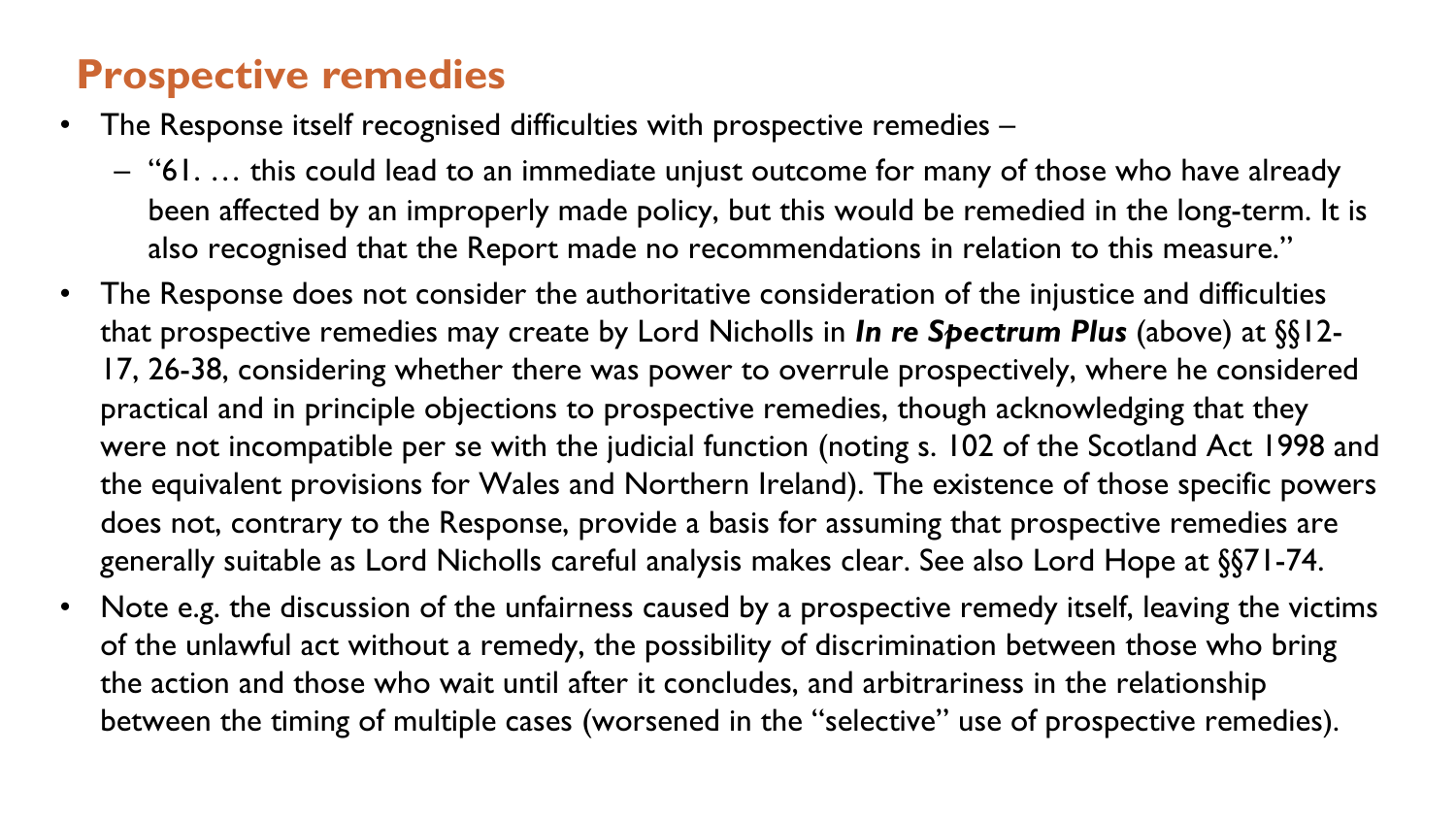### **Prospective remedies**

- S. 102 not an appropriate model since it concerns the very special position of the devolved administrations, and whether they act within their devolved competence, and formed part of the devolution settlement. These are very different issues from those in JR generally. If it were a model, which it should not be, in any event it does not require or presume suspension or prospective effect but leaves it to the discretion of the Court: s. 102(2).
- In practical terms, the use of such a power may in practice require clear evidence or proposals from the respondent as to how the injustice created by the unlawful act would be remedied and within what timescales, otherwise it seems the Court would be unlikely to be attracted by its use if it leaves in place the consequences of an unlawful act for an uncertain period and possibly without any remedy for the subject of the unlawful act. This is likely to be enhanced in cases of unlawful delegated legislation where the effect on individuals is likely to be greater.
- It is likely to create a complex situation where post-judgment consideration of remedies is significantly extended to allow evidence and proposals to be put before the Court to justify the use of a prospective order and may require the granting of a form of post-judgment interim relief to protect those affected by the unlawful act. It may require new procedural rules. It will extend well beyond the limited evidence the Courts take into account in considering whether to refuse relief under s. 31(2A)-(2C) (see *Plan B Earth* in the Court of Appeal [2020] PTSR 1246 at [267]- [276]). The scope for satellite litigation is obvious.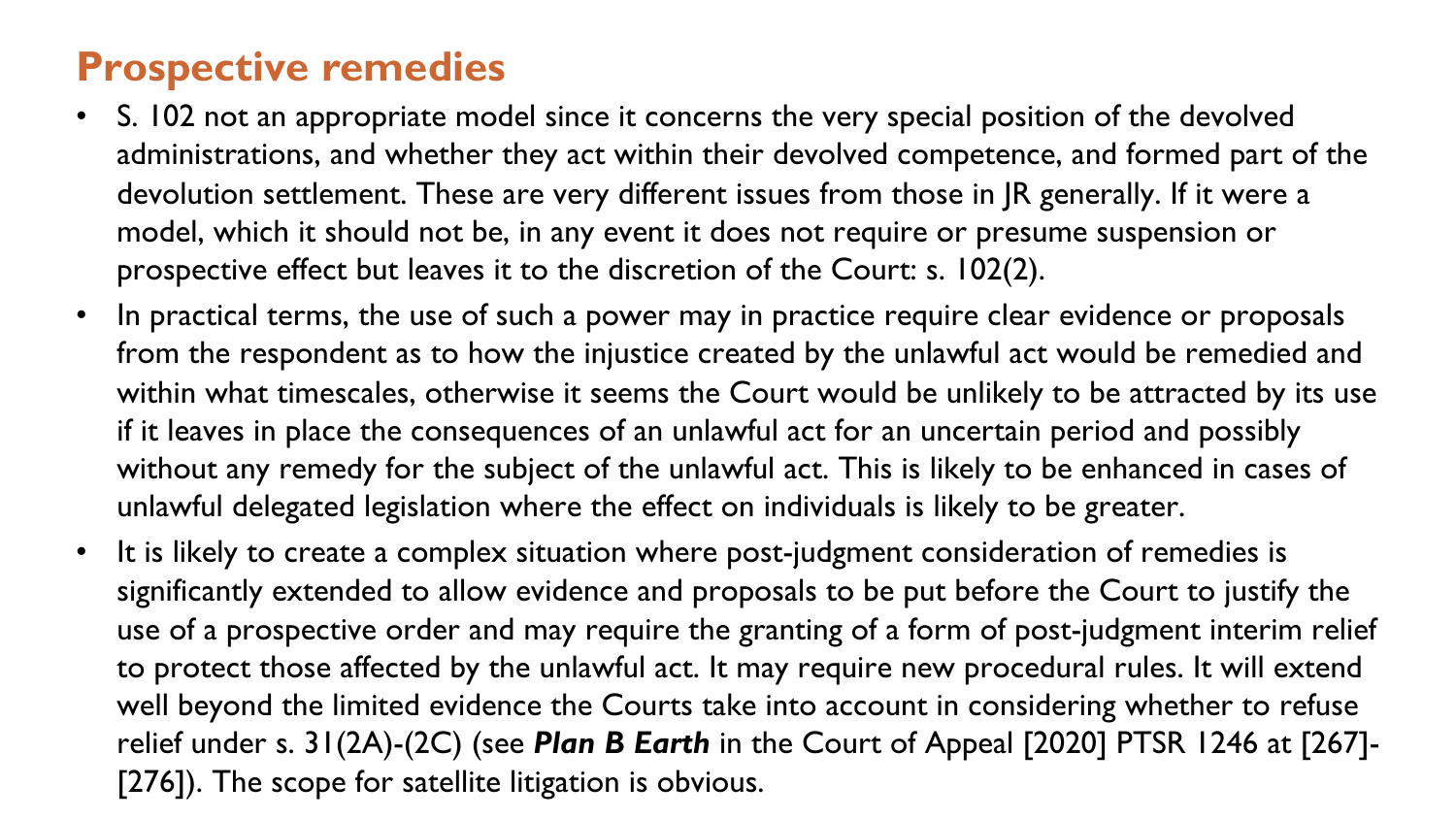### **Prospective remedies**

- It is unclear how considerations of certainty and timing in remedial action which should follow a prospective order will be accommodated e.g. how certain is remedial legislation, how long it will take and whether it will be satisfactory with regard to the error found, or proposals to provide some assistance for those who have been prejudiced by the unlawful act in the first place.
- If, as the Reponses incorrectly complains, there were an increasing problem with judicial overreach, it is not clear why the Response considers it then acceptable (§64) for the Court, in the context of deciding whether to grant a prospective remedy only, to determine questions such as whether such an order would have exceptional economic implications, whether there would be a significant administrative burden and whether this would outweigh the harm to the individual victims of the unlawful act.
- On the other hand it would be a constitutional outrage if the Courts were to be deprived of their discretion having found an unlawful act, and JR thereby neutered
- The types of factor referred to in §64 only serve to underline the practical difficulties and additional procedural delay caused in the JR process since it is highly doubtful they can simply be "tagged on" to a JR response or relatively simply dealt with as submissions with regard to the exercise of discretion or operation of s. 31(2A)-(2C) which are based on the JR evidence.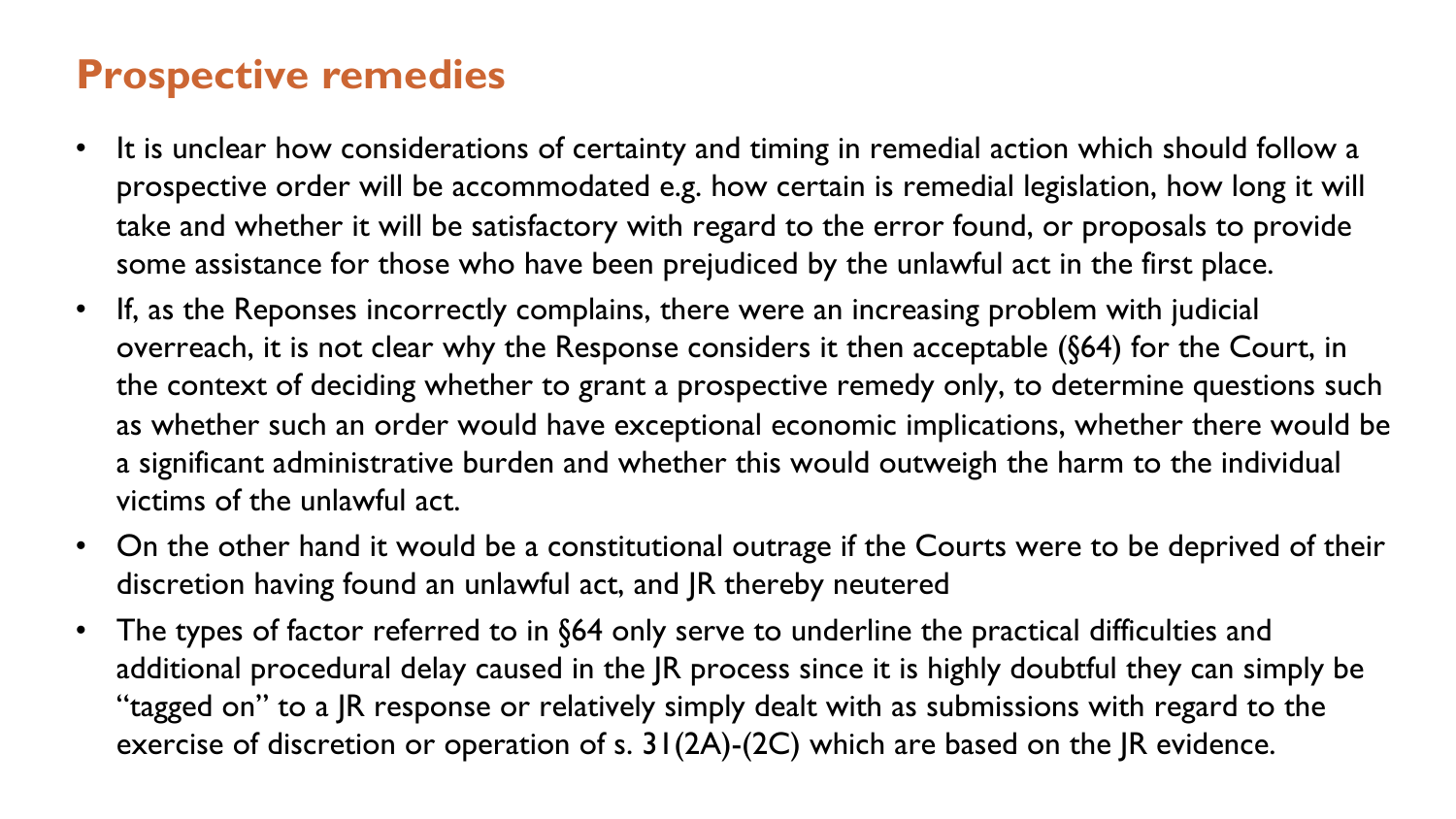### **Suspended quashing orders**

- There is scope for conferring power on the Courts (which they may have in any event) to suspend the provision of remedies (see *Ahmed No 2* §§4-7, though there the issue of nullity came into play). However this should not be presumed either generally or specifically with regard to SIs, requiring proof of good reasons for not suspending or even the demonstration of exceptional circumstances
- S. 102 of the Scotland Act is not an appropriate model (see above) but does not require or presume suspension (s. 102(2)), merely gives a discretion subject to a procedure to be followed and consideration of "the extent to which persons who are not parties to the proceedings would otherwise be adversely affected".
- This proposal is subject to many of the difficulties which prospective orders create e.g. the party who successfully bring a challenge may have no remedy for that case, their may be other forms of unfairness in those who were prejudiced by the unlawful interpretation which the court rejects.
- It is not clear whether it is proposed to be limited to cases of secondary legislation and seems wholly inappropriate for individual administrative decisions which are found to be unlawful e.g. an unfair refusal of benefit, a planning decision granted without consideration of some relevant factor, compulsory purchase of a property without due consideration of the viability of the CPO scheme.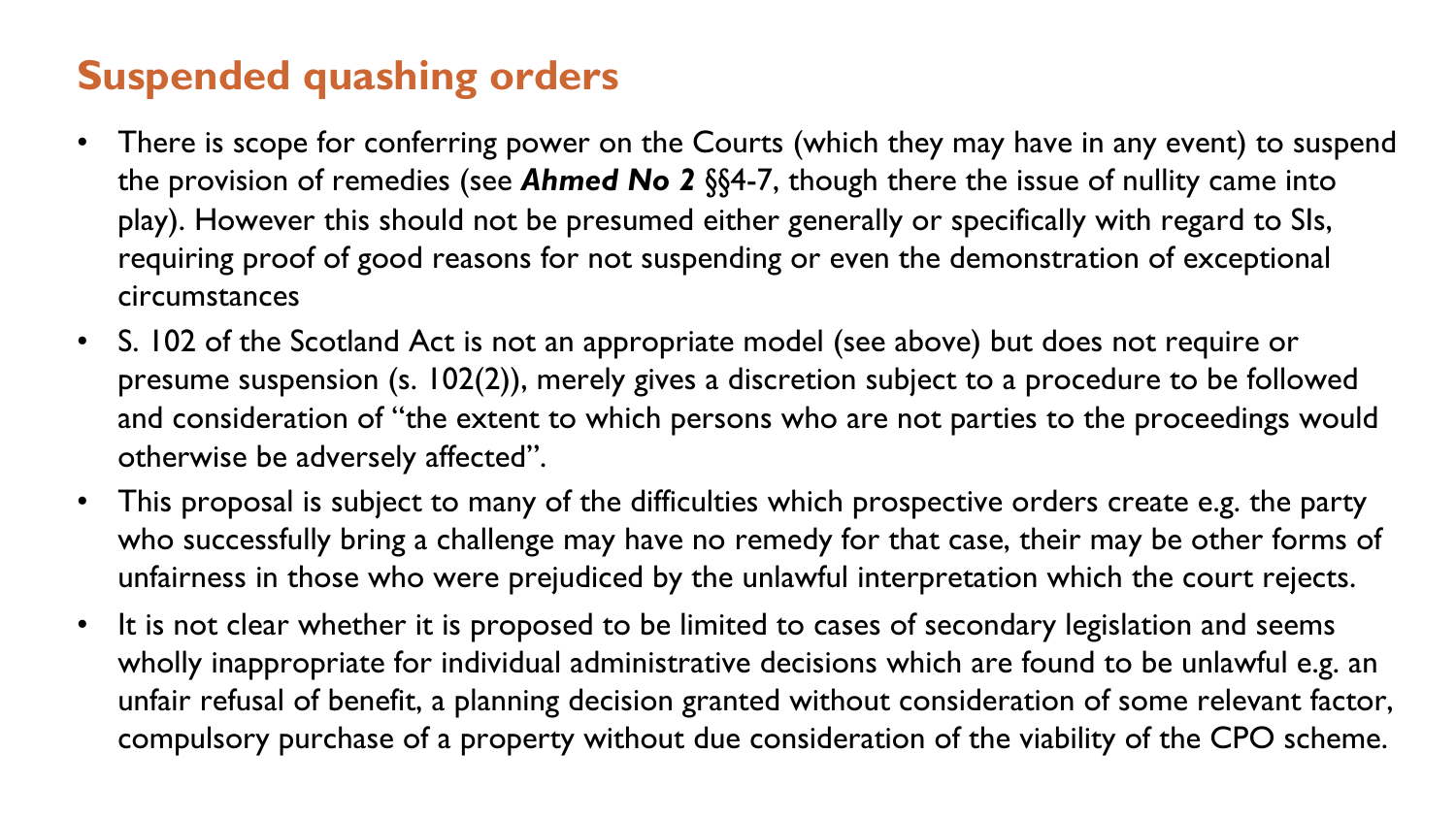### **General and practical considerations**

- How easily will it be to accommodate the impact of decisions where the claimant makes out a case for JR in e.g. the deprivation of benefits, unlawful treatment, discrimination etc if it is to be suspended or prospectively quashed?
- How to accommodate consideration of certainty and timing in remedial action which should follow a suspended or prospective order e.g. in terms of legislation in Parliament which is less certain and speedy than subordinate legislation or amending policy, or in terms of statutory processes applying to local government, or interim relief to be required to satisfy the Court
- What assurances will be able to be provided to the Court e.g. if the Government does not have a sufficient majority, or there is not enough legislative time or there is no consensus as to the manner of resolving the legal issue?
- Will any form of redress be made available to
	- The successful claimant whose interests have been harmed by the unlawful act e.g. by the deprivation of financial support, loss of status etc.
	- Others who have brought claims following the successful claim and equally harmed
	- Those who have not brought claims but are harmed and await the outcome of the claim Will there be discrimination between those prejudiced?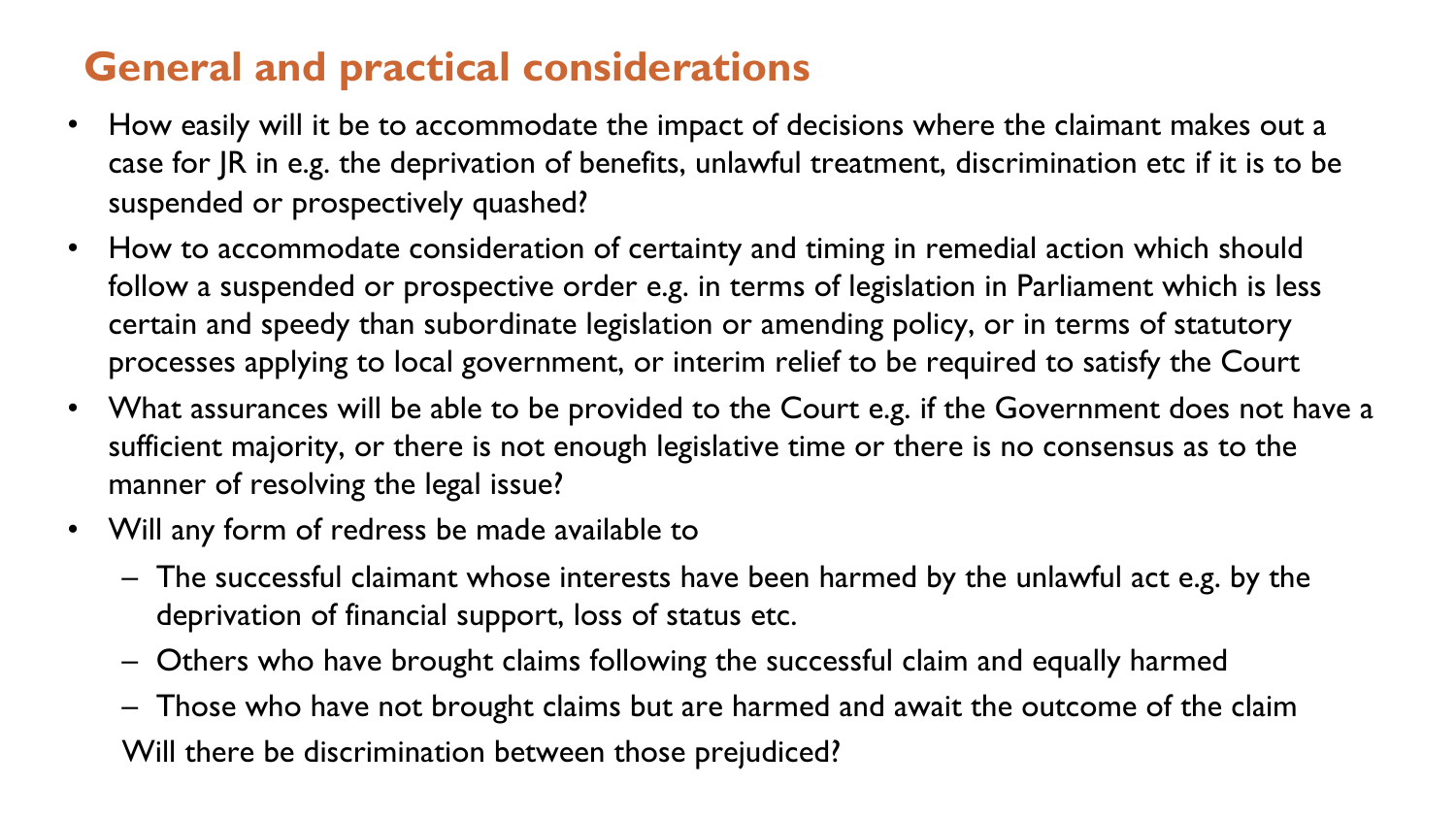### **General and practical considerations**

- It is difficult to understand the impact of the Response which will depend on which proposals (and which version of them) are taken up by Government for legislation. As Professor Elliott has said, the devil is in the detail.
- There is a real risk if the inappropriate model of s. 102 of the Scotland Act is used, and suspension presumed the current constitutional protections afforded by it to individuals will be significantly curtailed – "eviscerated" as Professor Elliott describes it -

"a combination of conceptual avoidance of nullity and collateral challenge and the introduction of a significantly attenuated remedial regime"

- Though it may depend on whether suspension is discretionary or presumed, the factors necessary to determine whether to exercise the power to suspend or to exceptionally rebut the presumed suspension will go beyond the limited evidence the Courts will taken into account in considering the exercise of its discretion as to relief or under s. 31(2A)-(2C) (see *Plan B Earth* in the Court of Appeal [2020] PTSR 1246 at [267]-[276]. S. 102(3)-(5) of the Scotland Act supports that view.
- While it is possible that the evidence will have to be provided as part of the main JR proceedings, this could lead to a significant extension of the time required for the hearing, require additional evidence and the costs associated – though in many respects it would not be required unless and until the Court concludes that the decision was unlawful. S. 102 has a special procedure even in devolution cases – s. 102(3)-(5) which allows the participation of those who may be affected.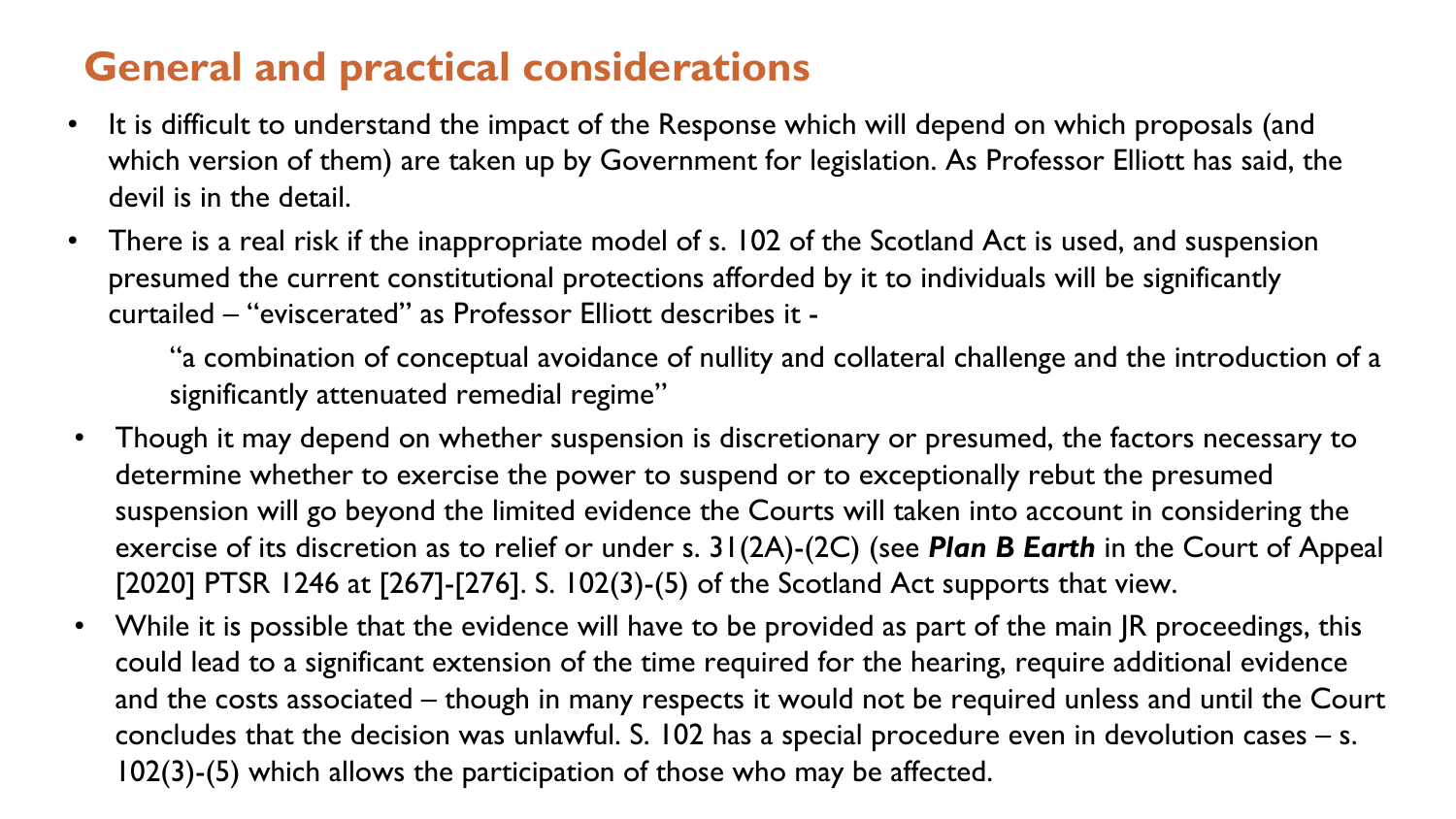### **General and practical considerations**

- Lord Nicholls in *Spectrum* highlights the type of serious concerns the Courts are bound to have in approaching this issue.
- If suspension is presumed, there will inevitably be considerable scope for dispute over "exceptional public interest" and how that would fit with decisions significantly affecting individuals. Oddly, this may require the Courts to engage with the types of broader policy issues the Response is keen to prevent the Courts from taking. This issue itself would create scope for a protracted dispute over the exercise of the new powers and additional delays and costs in the system, which may further prejudice the successful claimant.
- Problems exist as to how to accommodate consideration of certainty and timing in remedial action which should follow a suspended or prospective order, especially if the Court is anxious (as it well might be) to provide some protection for those whose interests have been effected
- Further problems would be created if the power went beyond subordinate legislation and applied to individual decisions or other public body decision-making, where the prospect of appropriate corrective action may be even less certain, and it may leave local authorities saddled e.g. with ultra vires contracts or unlawful financial arrangements. How would it apply to environmental decisions where suspension may be causing harm to the environment either generally or that of the applicants?